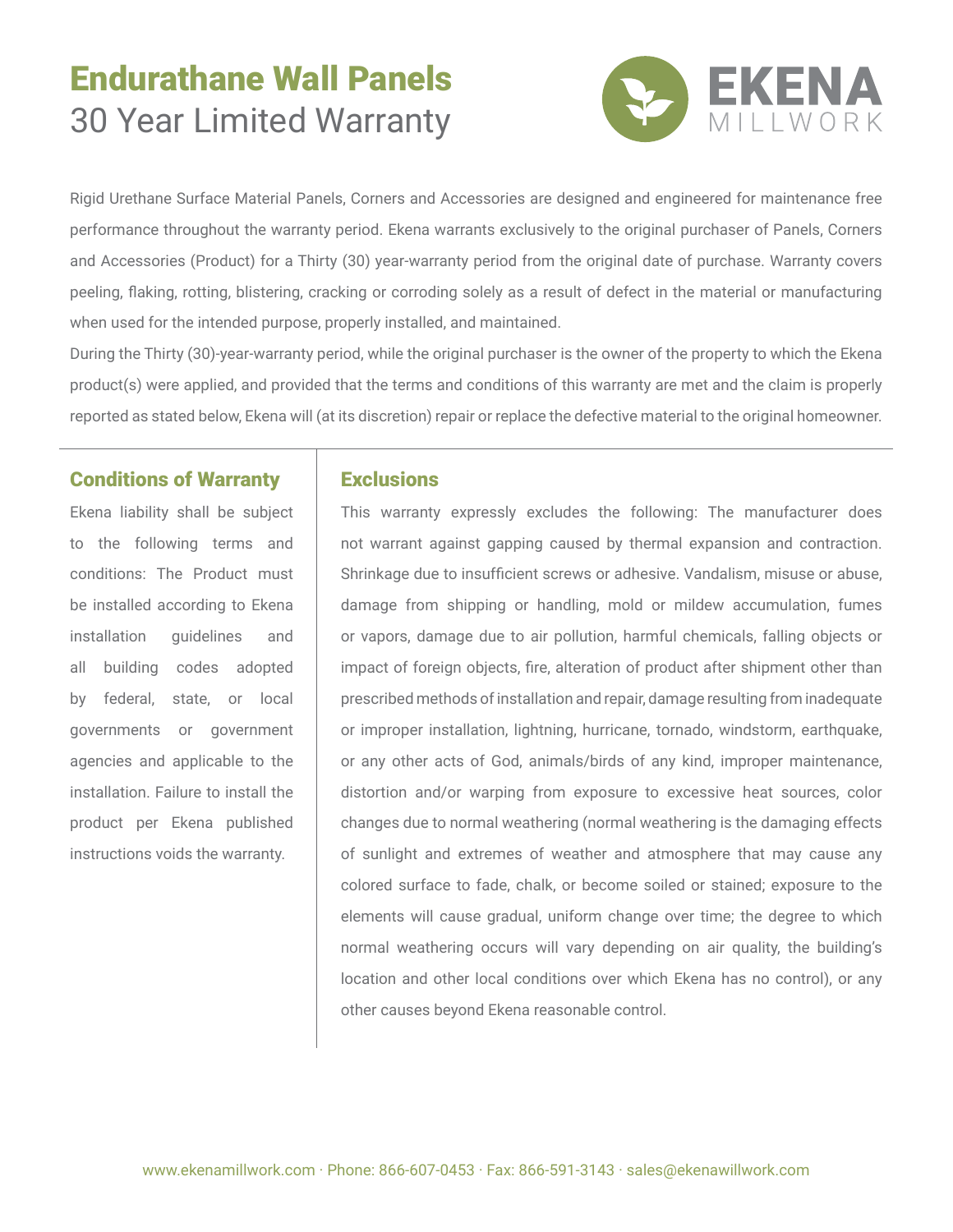# Endurathane Wall Panels 30 Year Limited Warranty



## Warranty Claim

The original purchaser must provide the original receipt at time of warranty claim. Any repair of the products undertaken without prior written authorization from Ekena Millwork will void this warranty.

| <b>Years from Date</b><br>of Purchase | <b>Ekena's</b><br><b>Responsibility</b> | <b>Original Owner's</b><br><b>Responsibility</b> |
|---------------------------------------|-----------------------------------------|--------------------------------------------------|
| $\mathbf{1}$                          | 100%                                    | $0\%$                                            |
| $\overline{2}$                        | 100%                                    | $0\%$                                            |
| 3                                     | 100%                                    | $0\%$                                            |
| 4                                     | 100%                                    | $0\%$                                            |
| 5                                     | 100%                                    | $0\%$                                            |
| 6                                     | 95%                                     | 5%                                               |
| $\overline{7}$                        | 90%                                     | 10%                                              |
| 8                                     | 85%                                     | 15%                                              |
| 9                                     | 80%                                     | 20%                                              |
| 10                                    | 75%                                     | 25%                                              |
| 11                                    | 70%                                     | 30%                                              |
| 12                                    | 65%                                     | 35%                                              |
| 13                                    | 60%                                     | 40%                                              |
| 14                                    | 55%                                     | 45%                                              |
| 15                                    | 50%                                     | 50%                                              |
| 16                                    | 45%                                     | 55%                                              |
| 17                                    | 40%                                     | 60%                                              |
| 18                                    | 35%                                     | 65%                                              |
| 19                                    | 30%                                     | 70%                                              |
| 20                                    | 25%                                     | 75%                                              |
| 21                                    | 20%                                     | 80%                                              |
| 22                                    | 15%                                     | 85%                                              |
| 23                                    | 10%                                     | 90%                                              |
| 24                                    | 10%                                     | 90%                                              |
| 25                                    | $5\%$                                   | $95%$                                            |
| 26                                    | 5%                                      | 95%                                              |
| 27                                    | 5%                                      | 95%                                              |
| 28                                    | $5\%$                                   | 95%                                              |
| 29                                    | 5%                                      | 95%                                              |
| 30                                    | 5%                                      | 95%                                              |

### Warranty Coverage Schedule

Ekena Millwork makes no express warranties except as herein stated and shall not be liable for any incidental, special or consequential damages of any kind resulting from the breach of any warranties set forth herein or with respect to the siding products covered by this warranty, the extent of its liability and the owner's exclusive remedy being limited to repair, replacement or refund as set forth herein. No representative of Ekena Millwork or any distributor, dealer or contractor is authorized to make any modifications or change to this warranty.

## Modification or Discontinuation of Products

Ekena Millwork reserves the right to discontinue or modify any design or color of any of its products at any time and without notice or liability. If, for any reason, Products of the type originally installed are no longer available from Ekena Millwork at the time that a warranty claim is made, Ekena Millwork may substitute another product determined by Ekena Millwork to be comparable quality and price. Due to normal weathering, replacement products may differ from products originally installed. Ekena Millwork will at its sole discretion repair, replace, or provide materials to refinish the material to the original owner, in accordance with the terms and conditions of this Warranty.